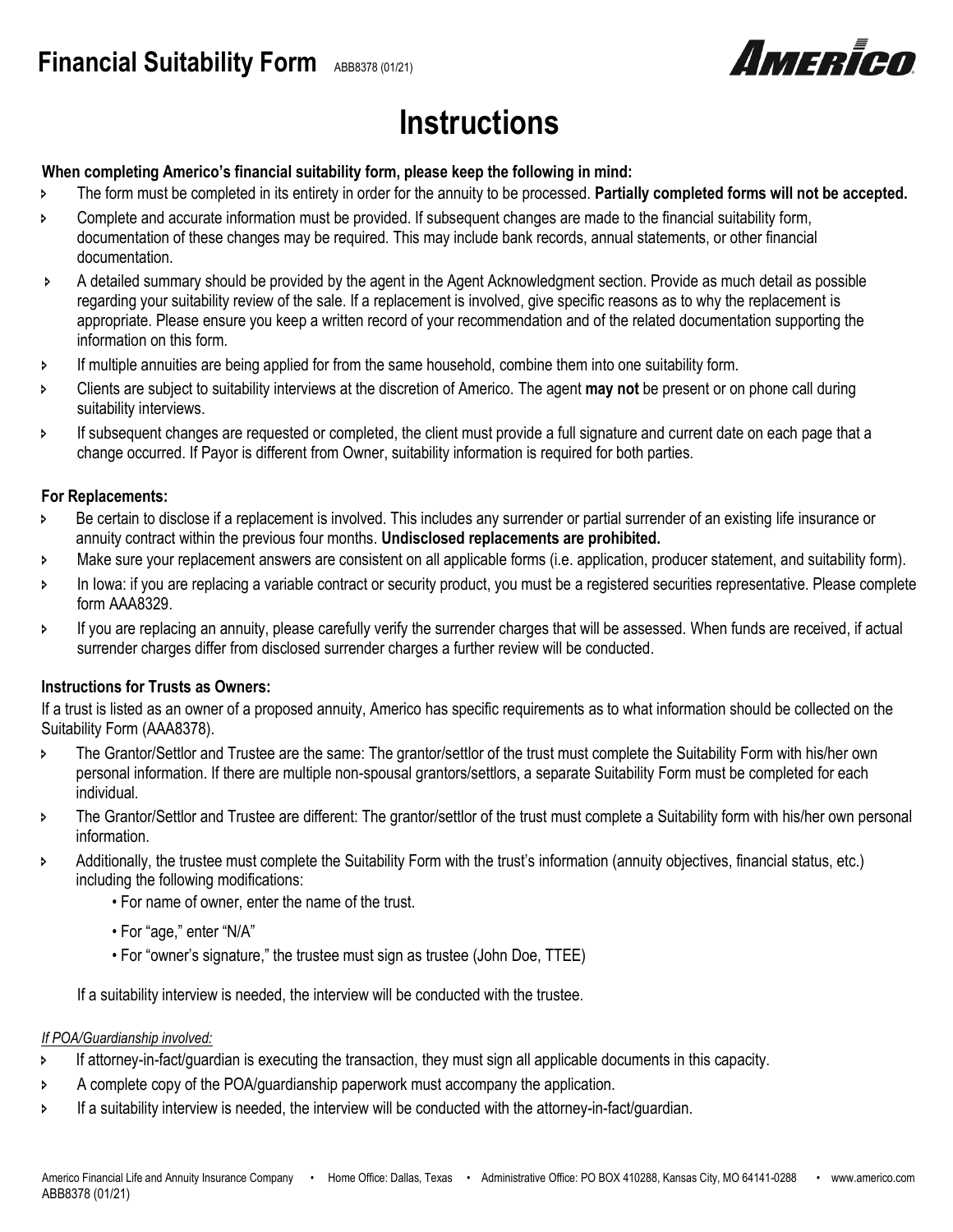*This information will be used to determine the suitability of our products in meeting your financial needs. This form is not designed to address every aspect of the needs*  analysis process and is only intended to highlight areas to be considered when purchasing an annuity contract. Your information will not be used or distributed for sales *purposes to third parties. Please note, if this form is not completed in full, signed, and dated, we are unable to consider your application.* Owner **Example 2** Compared the Compact 2 Compared the Compact 2 Compact 2 Compact 2 Compact 2 Compact 2 Compact 2 Compact 2 Compact 2 Compact 2 Compact 2 Compact 2 Compact 2 Compact 2 Compact 2 Compact 2 Compact 2 Compact Payor **Example 2** Phone Number **Property** Phone Number POA/Guardian/Trustee Name\_\_\_\_\_\_\_\_\_\_\_\_\_\_\_\_\_\_\_\_\_\_\_\_\_\_\_\_\_\_\_\_\_\_\_\_\_\_\_\_\_\_\_\_\_\_\_\_\_\_\_\_\_\_\_\_ Phone Number \_\_\_\_\_\_\_\_\_\_\_\_\_\_\_\_\_\_\_\_\_\_\_\_\_\_\_\_\_\_ If trust is Owner/Payor, include whose assets are represented on this suitability form (*check all that apply*)\*:  $\Box$  Grantor assets  $\Box$  Trust Assets  $\Box$  Payor Assets *\*See instruction page for direction regarding which party's assets to include for the completion of this form.* **ANNUITY OBJECTIVES AND RISK TOLERANCE** 1. With regard to purchase of this annuity, **check your top 3 objectives** from the options below: Future income Gafety of principal C Protection from inflation Transfer of assets to beneficiary C Reduced taxation Reduced taxation Reduced taxation Reduced taxation Reduced taxation Reduced taxation Reduced taxation Reduc □ Equity investment □ Probate avoidance □ Potential interest based on the market □ Tax deferral □ Guaranteed interest rate □ Income I can't outlive Current income Tax deferral Guaranteed interest rate Income I can't outlive 2. How do you anticipate taking distributions from this annuity? *(check all that apply)*:<br>  $\Box$  RMD (available after age 70<sup>1</sup>/<sub>2</sub>)<sup>\*</sup>  $\Box$  Annuitize  $\Box$  Interest-c RMD (available after age 70<sup>1</sup>/<sub>2</sub>)\* <br>
annuitize Interest-only withdrawals Immediate income Interest-only withdrawals Immediate income Interest only withdrawals Immediate income □ Leave to beneficiary △ △ △ △ △ Lump sum △ △ Penalty-free withdrawals △ Guaranteed lifetime withdrawal benefit \*Unless special circumstances apply. Please explain below if you have circumstances that will invoke RMD prior to age 70½. \_\_\_\_\_\_\_\_\_\_\_\_\_\_\_\_\_\_\_\_\_\_\_\_\_\_\_\_\_\_\_\_\_\_\_\_\_\_\_\_\_\_\_\_\_\_\_\_\_\_\_\_\_\_\_\_\_\_\_\_\_\_\_\_\_\_\_\_\_\_\_\_\_\_\_\_\_\_\_\_\_\_\_\_\_\_\_\_\_\_\_\_\_\_\_\_\_\_\_\_\_\_\_\_\_\_\_\_\_\_\_\_\_\_\_\_\_\_\_\_\_\_\_\_ 3. How long do you plan on keeping the proposed annuity?....................................... Less than a year 1-6 years 7-9 years 10 or more years 4. Describe your financial experience *(check all that apply)*:  $\square$  Stocks  $\square$  Bonds  $\square$  CDs  $\square$  Annuities  $\square$  Mutual Funds  $\square$  Other: 5. Describe your risk tolerance *(check one)*: ............................................................................................... ConservativeModerate Aggressive **HOUSEHOLD FINANCIAL STATUS** 6. Estimated premium amount for the proposed Americo annuity(ies) (combine estimated premium for all annuities applied for) **(DO NOT include in assets below.)**........................................................................................................................................................... \$\_\_\_\_\_\_\_\_\_\_\_\_\_\_\_\_\_ 7. **Household Liquid Assets** • Checking accounts ...............................................................................................................................................\$\_\_\_\_\_\_\_\_\_\_\_\_\_\_\_\_\_ • Savings accounts **Financial Suitability Form** ABB8378 (01/21)

|                                    | Total Liquid Assets \$          |  |
|------------------------------------|---------------------------------|--|
| 8. Household Non-Liquid Assets     |                                 |  |
|                                    |                                 |  |
|                                    |                                 |  |
|                                    |                                 |  |
|                                    |                                 |  |
|                                    |                                 |  |
|                                    |                                 |  |
|                                    |                                 |  |
|                                    | Total Non-Liquid Assets \$      |  |
|                                    |                                 |  |
|                                    |                                 |  |
|                                    |                                 |  |
| 12. MONTHLY Household Gross Income |                                 |  |
|                                    |                                 |  |
|                                    |                                 |  |
|                                    |                                 |  |
|                                    |                                 |  |
|                                    |                                 |  |
|                                    |                                 |  |
|                                    | Total Gross MONTHLY Income   \$ |  |
|                                    |                                 |  |
|                                    |                                 |  |
|                                    |                                 |  |

Americo Financial Life and Annuity Insurance Company • Home Office: Dallas, Texas • Administrative Office: PO BOX 410288, Kansas City, MO 64141-0288 • www.americo.com ABB8378 (01/21) Page 1 of 4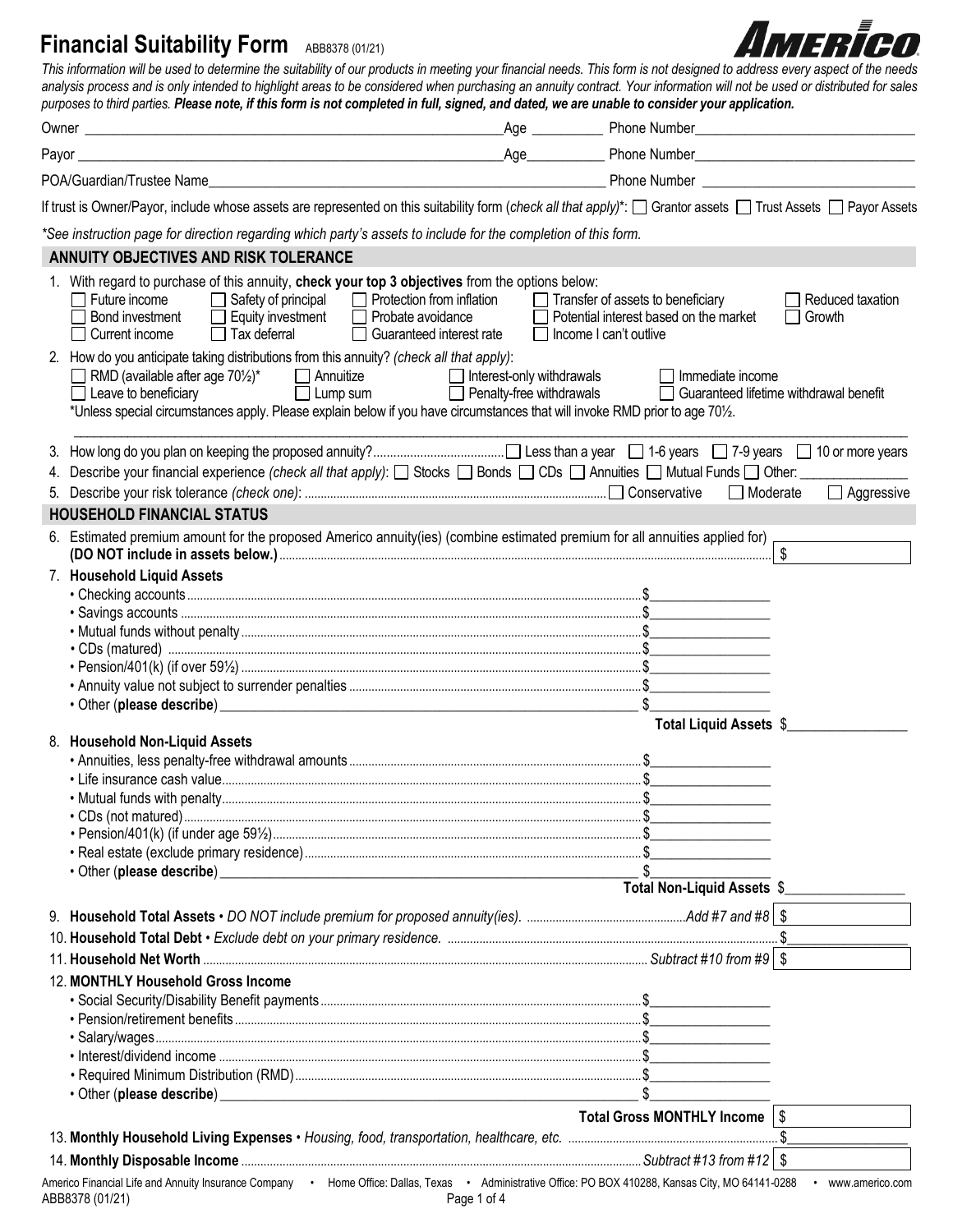|     |                                                                                                                                       |                                  |                                                 |                               |                           | AAA8378 (08/18) |
|-----|---------------------------------------------------------------------------------------------------------------------------------------|----------------------------------|-------------------------------------------------|-------------------------------|---------------------------|-----------------|
|     |                                                                                                                                       |                                  |                                                 |                               | $\Box$ 35%                | $\Box$ 37%      |
| 16. |                                                                                                                                       |                                  |                                                 |                               |                           | $\Box$ No       |
| 17. | Is your income sufficient to cover future changes in your living expenses (including out-of-pocket medical expenses                   |                                  |                                                 |                               |                           | $\Box$ No       |
|     | If No to question 16 or 17 above, explain:                                                                                            |                                  |                                                 |                               |                           |                 |
| 18. | Do you anticipate any substantial change in your future income, liquid assets, or expenses (including out-of-pocket medical           |                                  |                                                 |                               |                           | l INo           |
|     |                                                                                                                                       |                                  |                                                 |                               |                           |                 |
|     | State monthly difference(s):                                                                                                          |                                  |                                                 |                               |                           |                 |
|     | $Income:$ $\Box$ Increase $\$\_$ $\Box$ Decrease $\$\_$                                                                               |                                  | <b>Expenses:</b> □ Increase \$<br>□ Decrease \$ |                               |                           |                 |
|     |                                                                                                                                       |                                  |                                                 |                               |                           | $\Box$ No       |
|     |                                                                                                                                       |                                  |                                                 |                               |                           | $\Box$ No       |
|     |                                                                                                                                       |                                  |                                                 |                               |                           | $\Box$ No       |
| 22. |                                                                                                                                       |                                  |                                                 |                               |                           | $\Box$ No       |
| 23. |                                                                                                                                       |                                  |                                                 |                               |                           | $\Box$ No       |
|     | 24. (California only): Do you intend to apply for means-tested government benefits, including, but not limited to, Medi-Cal           |                                  |                                                 |                               |                           | $\Box$ No       |
|     | <b>SOURCE OF FUNDS</b>                                                                                                                |                                  |                                                 |                               |                           |                 |
|     | 25a. Source of this annuity's funding (check all that apply):                                                                         |                                  |                                                 |                               |                           |                 |
|     | $\Box$ Variable annuity                                                                                                               | $\Box$ Fixed/indexed annuity     | Life insurance                                  |                               | Stocks/bonds/mutual funds |                 |
|     | Checking/savings                                                                                                                      | <b>CD</b>                        | <b>Brokerage Account</b>                        | $\Box$ 401(k)/pension         |                           |                 |
|     | Inheritance                                                                                                                           | Reverse mortgage<br>$\mathbf{L}$ | Home equity loan                                | Required minimum distribution |                           |                 |
|     | $\Box$ Death claim proceeds (Complete 25b)                                                                                            | $\Box$ 403(b)                    | $\Box$ Other:                                   |                               |                           |                 |
|     | 25b. If death claim proceeds, has the beneficiary taken ownership of the existing policy? (If Yes, complete the                       |                                  |                                                 |                               |                           | l INo           |
|     | 26. Will the annuity applied for replace, or otherwise reduce in value, any existing life insurance or annuity now in force? (If Yes, |                                  |                                                 |                               |                           | $\Box$ No       |
|     | 27. Within the past 60 months, other than the current transaction, have you had another annuity                                       |                                  |                                                 |                               |                           | l No            |
|     |                                                                                                                                       |                                  |                                                 |                               |                           |                 |

# **REPLACEMENT SECTION – MUST BE COMPLETED IF QUESTION #25B OR 26 IS ANSWERED "YES".**

#### **Life and annuities:**

| 29a. Do you feel you have been reasonably informed of the various features (including non-quaranteed elements) of the proposed | ⊟ No |
|--------------------------------------------------------------------------------------------------------------------------------|------|
| 29b. If No, explain:                                                                                                           |      |

 $\_$  ,  $\_$  ,  $\_$  ,  $\_$  ,  $\_$  ,  $\_$  ,  $\_$  ,  $\_$  ,  $\_$  ,  $\_$  ,  $\_$  ,  $\_$  ,  $\_$  ,  $\_$  ,  $\_$  ,  $\_$  ,  $\_$  ,  $\_$  ,  $\_$  ,  $\_$  ,  $\_$  ,  $\_$  ,  $\_$  ,  $\_$  ,  $\_$  ,  $\_$  ,  $\_$  ,  $\_$  ,  $\_$  ,  $\_$  ,  $\_$  ,  $\_$  ,  $\_$  ,  $\_$  ,  $\_$  ,  $\_$  ,  $\_$  ,  $\_$  , and the set of the set of the set of the set of the set of the set of the set of the set of the set of the set of the set of the set of the set of the set of the set of the set of the set of the set of the set of th

| <b>Life only:</b> (Do not complete Replacement Information grid)                  |
|-----------------------------------------------------------------------------------|
|                                                                                   |
|                                                                                   |
| 32. Please explain why you are replacing a life insurance policy with an annuity: |
|                                                                                   |

 $\_$  , and the set of the set of the set of the set of the set of the set of the set of the set of the set of the set of the set of the set of the set of the set of the set of the set of the set of the set of the set of th

 $\_$  ,  $\_$  ,  $\_$  ,  $\_$  ,  $\_$  ,  $\_$  ,  $\_$  ,  $\_$  ,  $\_$  ,  $\_$  ,  $\_$  ,  $\_$  ,  $\_$  ,  $\_$  ,  $\_$  ,  $\_$  ,  $\_$  ,  $\_$  ,  $\_$  ,  $\_$  ,  $\_$  ,  $\_$  ,  $\_$  ,  $\_$  ,  $\_$  ,  $\_$  ,  $\_$  ,  $\_$  ,  $\_$  ,  $\_$  ,  $\_$  ,  $\_$  ,  $\_$  ,  $\_$  ,  $\_$  ,  $\_$  ,  $\_$  ,  $\_$  , and the set of the set of the set of the set of the set of the set of the set of the set of the set of the set of the set of the set of the set of the set of the set of the set of the set of the set of the set of th

# **Annuities only:** *(Complete Replacement Information grid)*

33. Please explain how this new annuity better meets your objectives: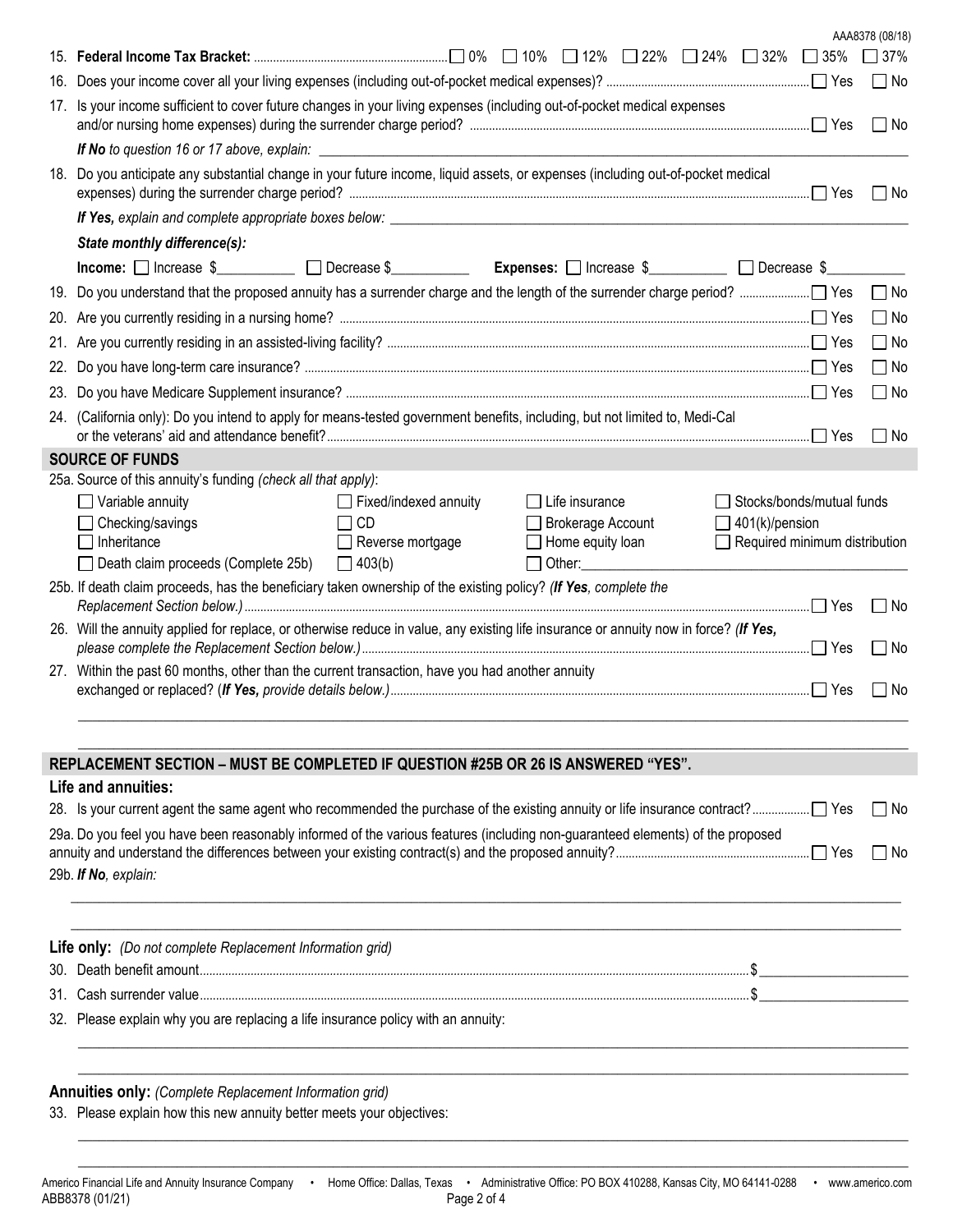| Replacement Information (If replacing more than three annuities, please use form 11-193-1). All sections should be complete.      |                                                                                                                                                                                                                                                                                                                                                                                                                                                                                                                                        |                                                                                                                                                                                                                                                                                                        |                                                                                                                                                                                                                                                                                                                                                                                        |  |  |
|-----------------------------------------------------------------------------------------------------------------------------------|----------------------------------------------------------------------------------------------------------------------------------------------------------------------------------------------------------------------------------------------------------------------------------------------------------------------------------------------------------------------------------------------------------------------------------------------------------------------------------------------------------------------------------------|--------------------------------------------------------------------------------------------------------------------------------------------------------------------------------------------------------------------------------------------------------------------------------------------------------|----------------------------------------------------------------------------------------------------------------------------------------------------------------------------------------------------------------------------------------------------------------------------------------------------------------------------------------------------------------------------------------|--|--|
| <b>Components</b>                                                                                                                 | <b>Existing Annuity Contract #1</b>                                                                                                                                                                                                                                                                                                                                                                                                                                                                                                    | <b>Existing Annuity Contract #2</b>                                                                                                                                                                                                                                                                    | <b>Existing Annuity Contract #3</b>                                                                                                                                                                                                                                                                                                                                                    |  |  |
| Premium to Americo:                                                                                                               | \$                                                                                                                                                                                                                                                                                                                                                                                                                                                                                                                                     | \$                                                                                                                                                                                                                                                                                                     | \$                                                                                                                                                                                                                                                                                                                                                                                     |  |  |
| Accumulation value:                                                                                                               | \$                                                                                                                                                                                                                                                                                                                                                                                                                                                                                                                                     | \$                                                                                                                                                                                                                                                                                                     | \$                                                                                                                                                                                                                                                                                                                                                                                     |  |  |
| Issuing company:                                                                                                                  |                                                                                                                                                                                                                                                                                                                                                                                                                                                                                                                                        |                                                                                                                                                                                                                                                                                                        |                                                                                                                                                                                                                                                                                                                                                                                        |  |  |
| Type of contract:                                                                                                                 | Fixed Indexed □ Variable<br>Fixed I<br>$\blacksquare$                                                                                                                                                                                                                                                                                                                                                                                                                                                                                  | $\Box$ Fixed $\Box$<br>T Fixed Indexed □ Variable                                                                                                                                                                                                                                                      | $\Box$ Fixed $\Box$ Fixed Indexed $\Box$ Variable                                                                                                                                                                                                                                                                                                                                      |  |  |
| Date of issue:                                                                                                                    |                                                                                                                                                                                                                                                                                                                                                                                                                                                                                                                                        |                                                                                                                                                                                                                                                                                                        |                                                                                                                                                                                                                                                                                                                                                                                        |  |  |
| Source of initial funding (i.e. cash,<br>annuity, mutual fund, etc.):                                                             |                                                                                                                                                                                                                                                                                                                                                                                                                                                                                                                                        |                                                                                                                                                                                                                                                                                                        |                                                                                                                                                                                                                                                                                                                                                                                        |  |  |
| Are you using penalty-free<br>withdrawal to fund this annuity?                                                                    | ∣ I No<br>l lYes                                                                                                                                                                                                                                                                                                                                                                                                                                                                                                                       | – I No<br>l lYes                                                                                                                                                                                                                                                                                       | ∣ I No<br>  Yes                                                                                                                                                                                                                                                                                                                                                                        |  |  |
| If Yes, are you only using<br>the penalty-free withdrawal<br>amount?                                                              | $\Box$ No<br>$\Box$ Yes                                                                                                                                                                                                                                                                                                                                                                                                                                                                                                                | $\Box$ No<br>∏ Yes                                                                                                                                                                                                                                                                                     | $\Box$ No<br>∣ ∣Yes                                                                                                                                                                                                                                                                                                                                                                    |  |  |
| Is this a full or partial surrender?                                                                                              | $\Box$ Full<br>$\Box$ Partial                                                                                                                                                                                                                                                                                                                                                                                                                                                                                                          | $\Box$ Partial<br>Full                                                                                                                                                                                                                                                                                 | Partial<br>$\Box$ Full                                                                                                                                                                                                                                                                                                                                                                 |  |  |
| Will there be a surrender charge?                                                                                                 | $\Box$ Yes<br>$\Box$ No                                                                                                                                                                                                                                                                                                                                                                                                                                                                                                                | $\Box$ No<br>$\Box$ Yes                                                                                                                                                                                                                                                                                | $\Box$ No<br>$\Box$ Yes                                                                                                                                                                                                                                                                                                                                                                |  |  |
| If Yes, surrender charge amount:                                                                                                  | $\frac{1}{2}$                                                                                                                                                                                                                                                                                                                                                                                                                                                                                                                          | \$                                                                                                                                                                                                                                                                                                     | \$                                                                                                                                                                                                                                                                                                                                                                                     |  |  |
| Market value adjustment (MVA):                                                                                                    | $+$ \$<br>or<br>$-$ \$                                                                                                                                                                                                                                                                                                                                                                                                                                                                                                                 | S<br>or<br>$\ddot{}$<br>$-$ \$                                                                                                                                                                                                                                                                         | <u> 1989 - Johann Barbara, martxa a</u><br><b>or</b><br>$\ddot{}$<br>$\sim$<br>$\blacksquare$                                                                                                                                                                                                                                                                                          |  |  |
| Surrender charge period<br>remaining:                                                                                             | <b>Example 20</b> years                                                                                                                                                                                                                                                                                                                                                                                                                                                                                                                | <b>Example 23</b> years                                                                                                                                                                                                                                                                                | years vears                                                                                                                                                                                                                                                                                                                                                                            |  |  |
| Enhanced benefits (guaranteed<br>income benefits, guaranteed<br>withdrawal rider, etc.)<br>May use separate sheet to<br>describe. | $\Box$ None<br>Benefit(s) name:<br>Monthly benefit amount: \$<br>Benefit base: \$<br>Are there<br>roll-ups/step-ups?    Yes   No<br>Start date:<br>Stop date: the state of the state of the state of the state of the state of the state of the state of the state of the state of the state of the state of the state of the state of the state of the state of the state of the<br>Additional details:<br>If a partial surrender, will<br>the enhanced benefit be<br>reduced or eliminated? $\Box$ Yes $\Box$ No<br>If Yes, explain: | $\Box$ None<br>Benefit(s) name:<br>Monthly benefit amount: \$<br>Benefit cost: \$/%<br>Benefit base: \$<br>Are there<br>roll-ups/step-ups? □ Yes □ No<br>%<br>Additional details:<br>If a partial surrender, will<br>the enhanced benefit be<br>reduced or eliminated?  □ Yes □ No<br>If Yes, explain: | $\Box$ None<br>Benefit(s) name:<br>Monthly benefit amount: \$<br>Benefit cost: \$/%<br>Benefit base: \$<br>Are there<br>roll-ups/step-ups?□ Yes □ No<br>Start date: <u>www.community.com</u><br>Stop date: <u>________________________</u><br>Additional details:<br>If a partial surrender, will<br>the enhanced benefit be<br>reduced or eliminated?  1 Yes 1 No<br>If Yes, explain: |  |  |
| Surrender charge on death<br>benefit:                                                                                             | $\Box$ Yes<br>$\Box$ No                                                                                                                                                                                                                                                                                                                                                                                                                                                                                                                | $\Box$ No<br>$\Box$ Yes                                                                                                                                                                                                                                                                                | $\Box$ Yes<br>$\Box$ No                                                                                                                                                                                                                                                                                                                                                                |  |  |
| Penalty-free withdrawal %<br>available:                                                                                           | $\%$                                                                                                                                                                                                                                                                                                                                                                                                                                                                                                                                   | $\%$                                                                                                                                                                                                                                                                                                   | $\%$                                                                                                                                                                                                                                                                                                                                                                                   |  |  |
| Fees or other charges:                                                                                                            | \$<br>%<br>or                                                                                                                                                                                                                                                                                                                                                                                                                                                                                                                          | $\%$<br>\$<br>or                                                                                                                                                                                                                                                                                       | $\%$<br>\$<br>or                                                                                                                                                                                                                                                                                                                                                                       |  |  |
| Current declared interest rate %:                                                                                                 | $\%$                                                                                                                                                                                                                                                                                                                                                                                                                                                                                                                                   | $\%$                                                                                                                                                                                                                                                                                                   | $\%$                                                                                                                                                                                                                                                                                                                                                                                   |  |  |
| Guaranteed minimum declared<br>interest rate % (not guaranteed<br>minimum value):                                                 | $\%$                                                                                                                                                                                                                                                                                                                                                                                                                                                                                                                                   | $\%$                                                                                                                                                                                                                                                                                                   | $\%$                                                                                                                                                                                                                                                                                                                                                                                   |  |  |

Americo Financial Life and Annuity Insurance Company • Home Office: Dallas, Texas • Administrative Office: PO BOX 410288, Kansas City, MO 64141-0288 • www.americo.com ABB8378 (01/21) Page 3 of 4